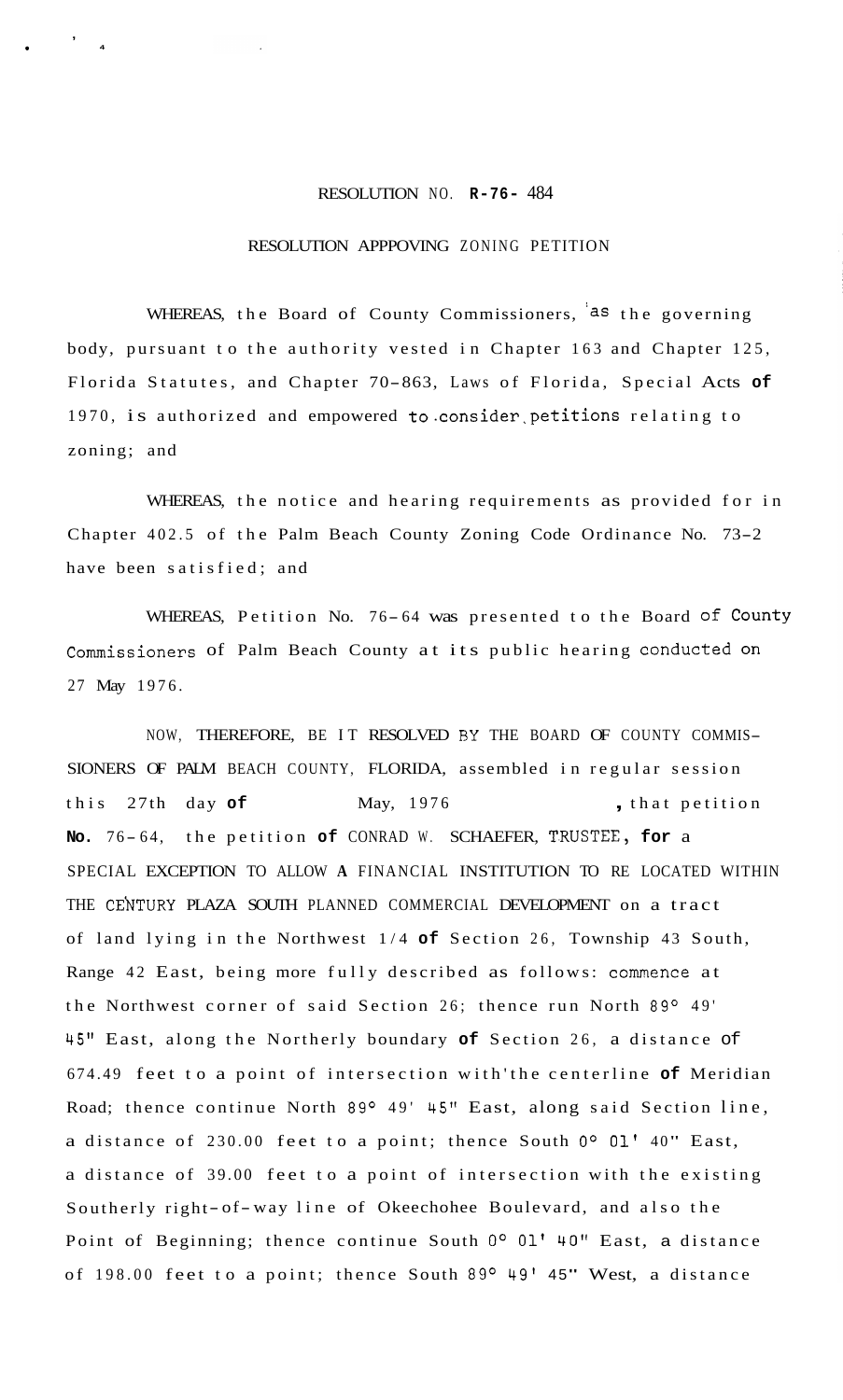**of 200.00** feet **to** a point **of** intersection with the existing Easterly right-of-way line'of Meridian Road; thence South **Oo 01'** 40" East, along said Easterly line, a distance of 25.52 feet to **a** point; thence North 89° 40' 40" East, along the North line of Block 1 of Plat No. **2 of** Plantation Mobile Homes Estates, as recorded in Plat Book 28, page 43, a distance of 605.20 feet to a point in the West right-ofway line of Citation Drive; thence North 0° 03' 00" West, along said Easterly line, a distance' of 196.87 feet to a point **of** a curve, concave to the Southwest, having a radius of 25.00 feet; thence Northerly and Westerly along said curve, a distance of 39.32 feet, through a central angle of 90° 07' 15 " to the end of said curve and a point on the existing Southerly right-of-way line of Okeechobee Boulevard (State Road 704); thence South 89° 49' 45" West, along the said Southerly right-of-way line, a distance of 380.06 feet to the Point **of** Beginning; containing 2.182 acres, more **or** less. Said property located at the southwest corner of the intersection of Okeechobee Boulevard (S.R. 704) and Citation Drive, being bounded on the west by Meridian Road, approximately .8 mile west of Haverhill Road in a CG-General Commercial District, was approved as advertised, subject to the following special conditions:

I

I

. The contract of the contract of the contract of the contract of the contract of the contract of the contract of the contract of the contract of the contract of the contract of the contract of the contract of the contrac

- **1. A** definite site plan addressing the drive-in window traffic circulation shall be submitted for review by the Site Plan Review Committee;
- 2. Palm Beach County shall agree to condemn the needed property to provide for a sixty (60) foot right-of-way for Citation Drive from Okeechobee Boulevard to Tifany Place. The subject Developer shall pave the above section of road and pay all condemnation costs. If the above property is secured without cost to the subject Developer, he shall install signalization at the intersection of Okeechobee Boulevard and Citation Drive.

**-2-**